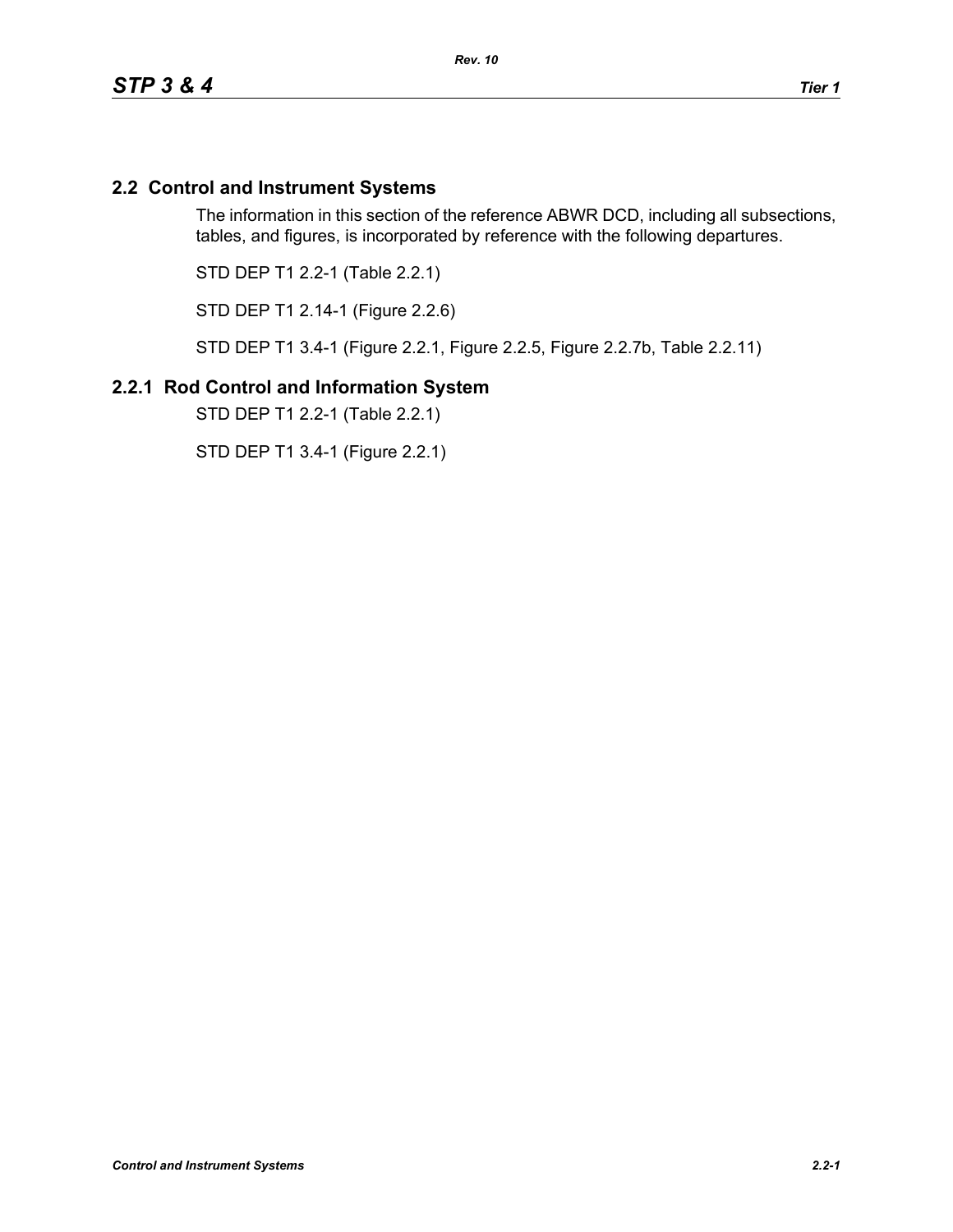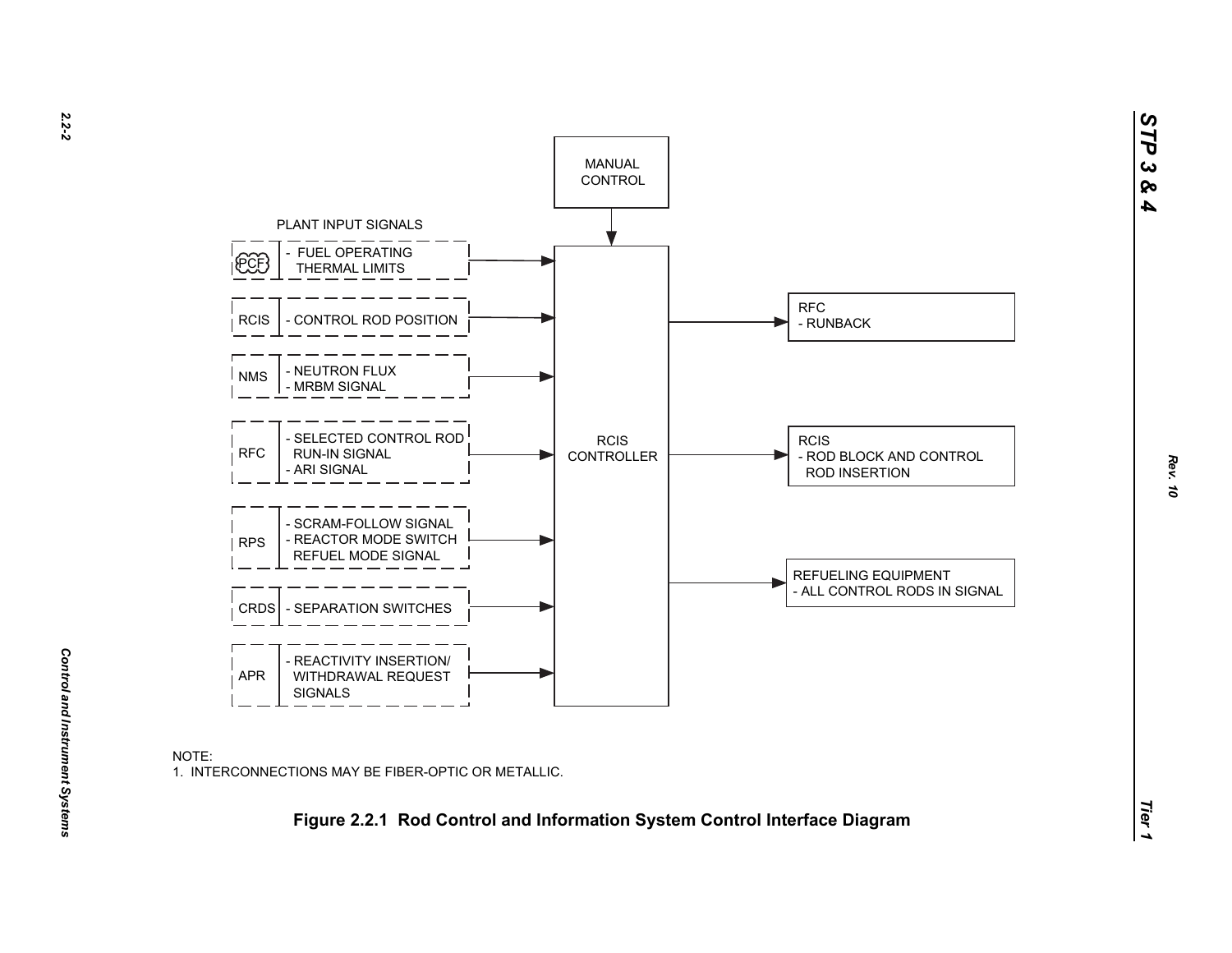|                                                                                                                                                                                                                                            | Inspections, Tests, Analyses and Acceptance Criteria                                                                                                                                                             |                                                                                                                                                                                    |
|--------------------------------------------------------------------------------------------------------------------------------------------------------------------------------------------------------------------------------------------|------------------------------------------------------------------------------------------------------------------------------------------------------------------------------------------------------------------|------------------------------------------------------------------------------------------------------------------------------------------------------------------------------------|
| <b>Design Commitment</b>                                                                                                                                                                                                                   | <b>Inspection, Tests, Analyses</b>                                                                                                                                                                               | <b>Acceptance Criteria</b>                                                                                                                                                         |
| 11. The RCIS is powered by two non-Class 1E<br>uninterruptible power supplies, such that<br>both channels of the RCIS remain<br>operational if either supply is operational<br>with the non-operational supply in an<br>alarmed condition. | 11. Tests will be performed on the as-built RCIS<br>by providing a test signal in only one non-<br>Class 1E uninterruptible power supply at a-<br>time-removing each power supply from<br>service one at a time. | 11. The test signal exists in only one control-<br>channel at a time-An alarm is activated by<br>the inoperable power supply, and both<br>channels of the RCIS remain operational. |
|                                                                                                                                                                                                                                            |                                                                                                                                                                                                                  |                                                                                                                                                                                    |
|                                                                                                                                                                                                                                            |                                                                                                                                                                                                                  |                                                                                                                                                                                    |
|                                                                                                                                                                                                                                            |                                                                                                                                                                                                                  |                                                                                                                                                                                    |
|                                                                                                                                                                                                                                            |                                                                                                                                                                                                                  |                                                                                                                                                                                    |
|                                                                                                                                                                                                                                            |                                                                                                                                                                                                                  |                                                                                                                                                                                    |
|                                                                                                                                                                                                                                            |                                                                                                                                                                                                                  |                                                                                                                                                                                    |
|                                                                                                                                                                                                                                            |                                                                                                                                                                                                                  |                                                                                                                                                                                    |
|                                                                                                                                                                                                                                            |                                                                                                                                                                                                                  |                                                                                                                                                                                    |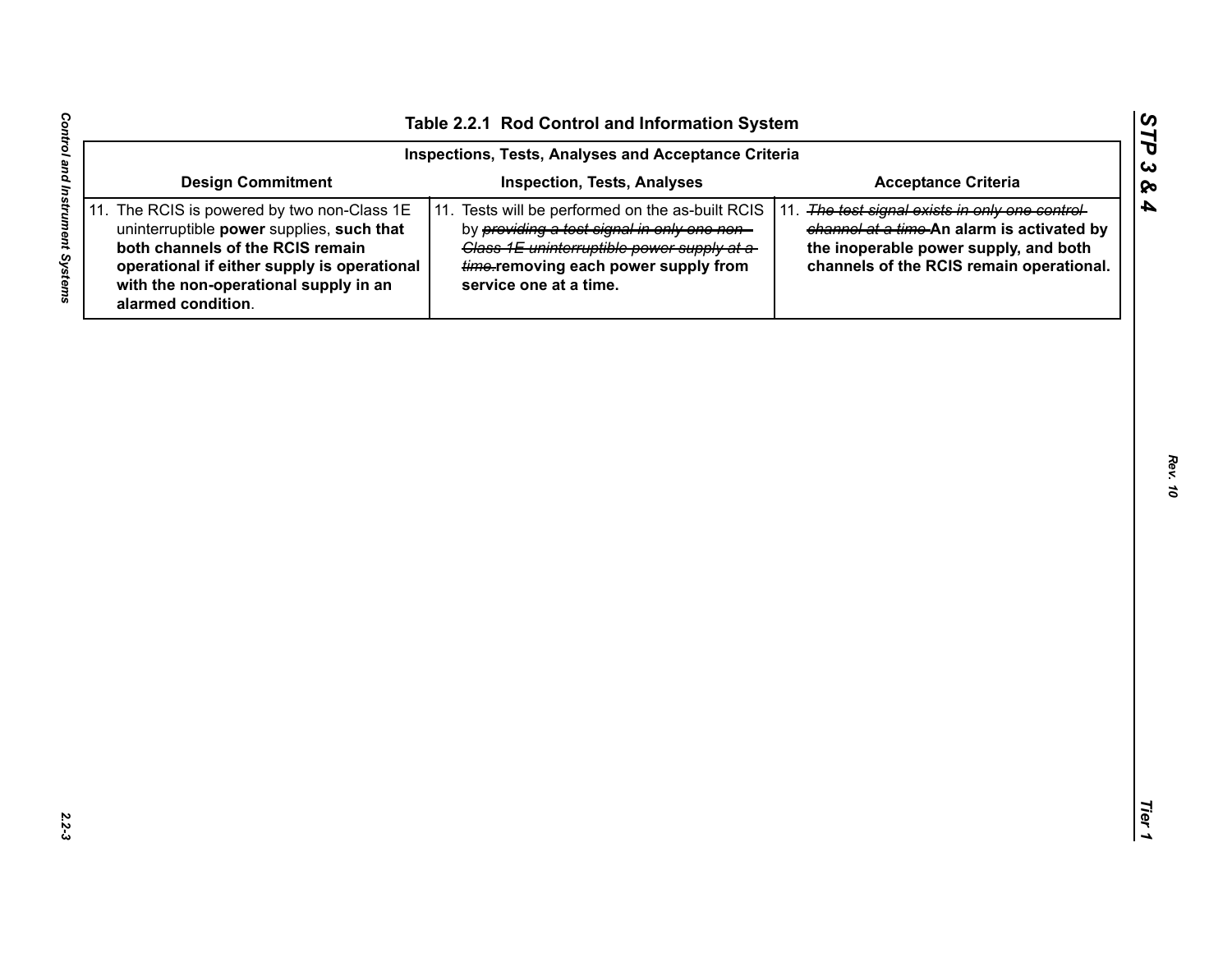# **2.2.3 Feedwater Control System**

STD DEP T1 3.4-1

#### *Design Description*

*The FDWC digital controllers determine narrow range level signal using three reactor level measurement inputs from the NBS. Sensor signals are transmitted to the FDWC digital controllers by the Non-Essential Multiplexing System (NEMS).*

*The steam flow in each of four main steamlines is sensed at the RPV nozzle venturis. Sensor signals are transmitted to the FDWC System digital controllers by the NEMS. These measurements are processed in the digital controllers to calculate the total steam flow out of the vessel.*

*Feedwater flow is sensed at a flow element in each of the two feedwater lines. Sensor signals are transmitted to the FDWC digital controllers by the NEMS. These measurements are processed in the digital controllers to calculate the total feedwater flow into the vessel.*

## **2.2.5 Neutron Monitoring System**

STD DEP T1 3.4-1 (Figure 2.2.5)

#### *Design Description*

*The automated in-core instrument calibration system provides local power information at various core locations that correspond to LPRM locations. The automated in-core instrument calibration system uses its own set of in-core detectors for local power measurement and provides local power information for three-dimension core power determination and for the calibration of the LPRMs. The measured data are sent to the Process Computer System* Plant Computer Functions *for such calculation and LPRM calibration*.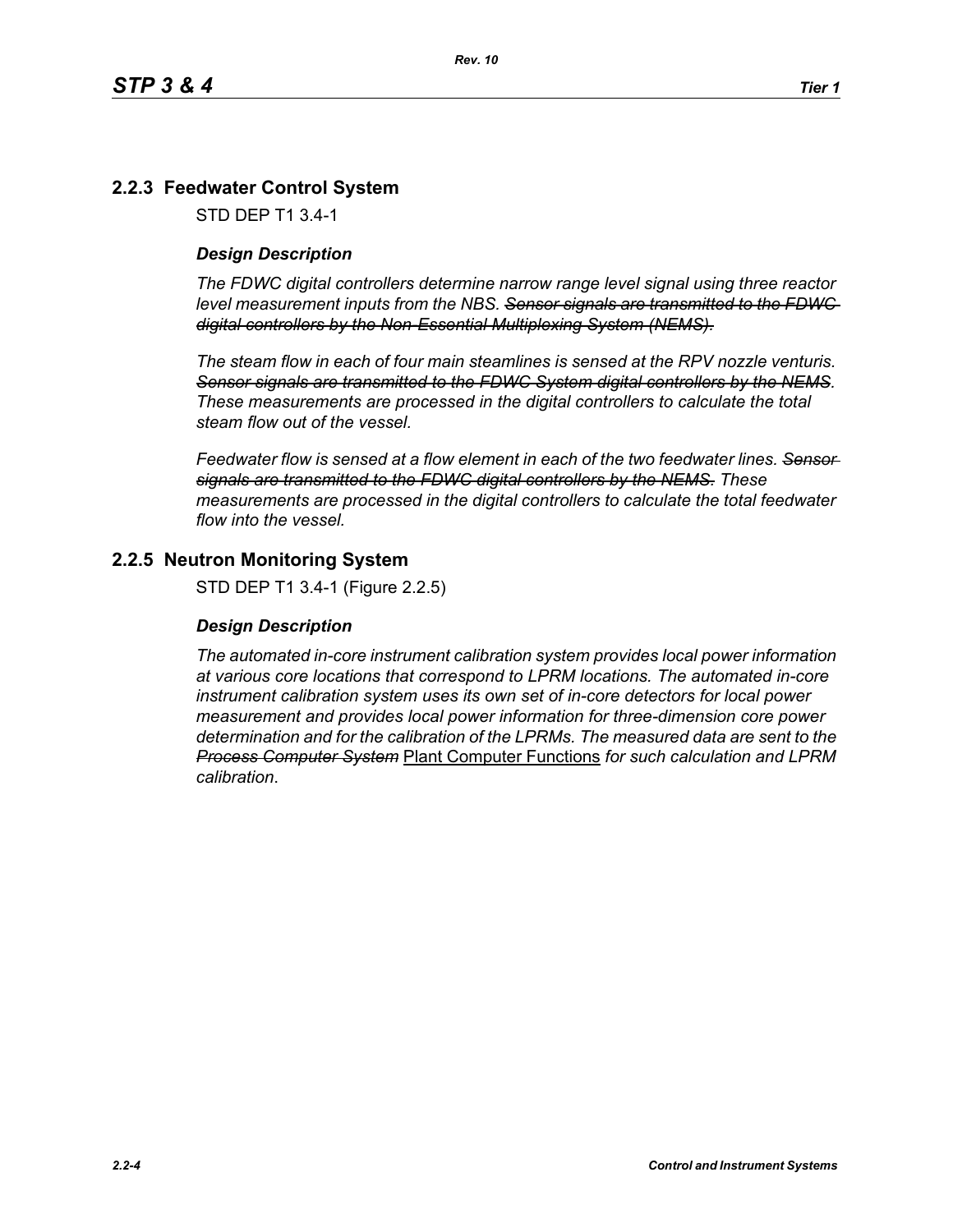

#### NOTES:

1. DIAGRAM REPRESENTS ONE OF FOUR NMS DIVISIONS (MRBM IS A DUAL CHANNEL SYSTEM. THERE IS ONLY ONE IN-CORE INSTRUMENT CALIBRATION SYSTEM).

- 2. USED FOR RAPID CORE FLOW DECREASE TRIP.
- 3. SRNM AND APRM ATWS PERMISSIVE SIGNALS TO SSLC.
- 4. INTERCONNECTIONS MAY BE FIBER-OPTIC OR METALLIC.

#### **Figure 2.2.5 Neutron Monitoring System**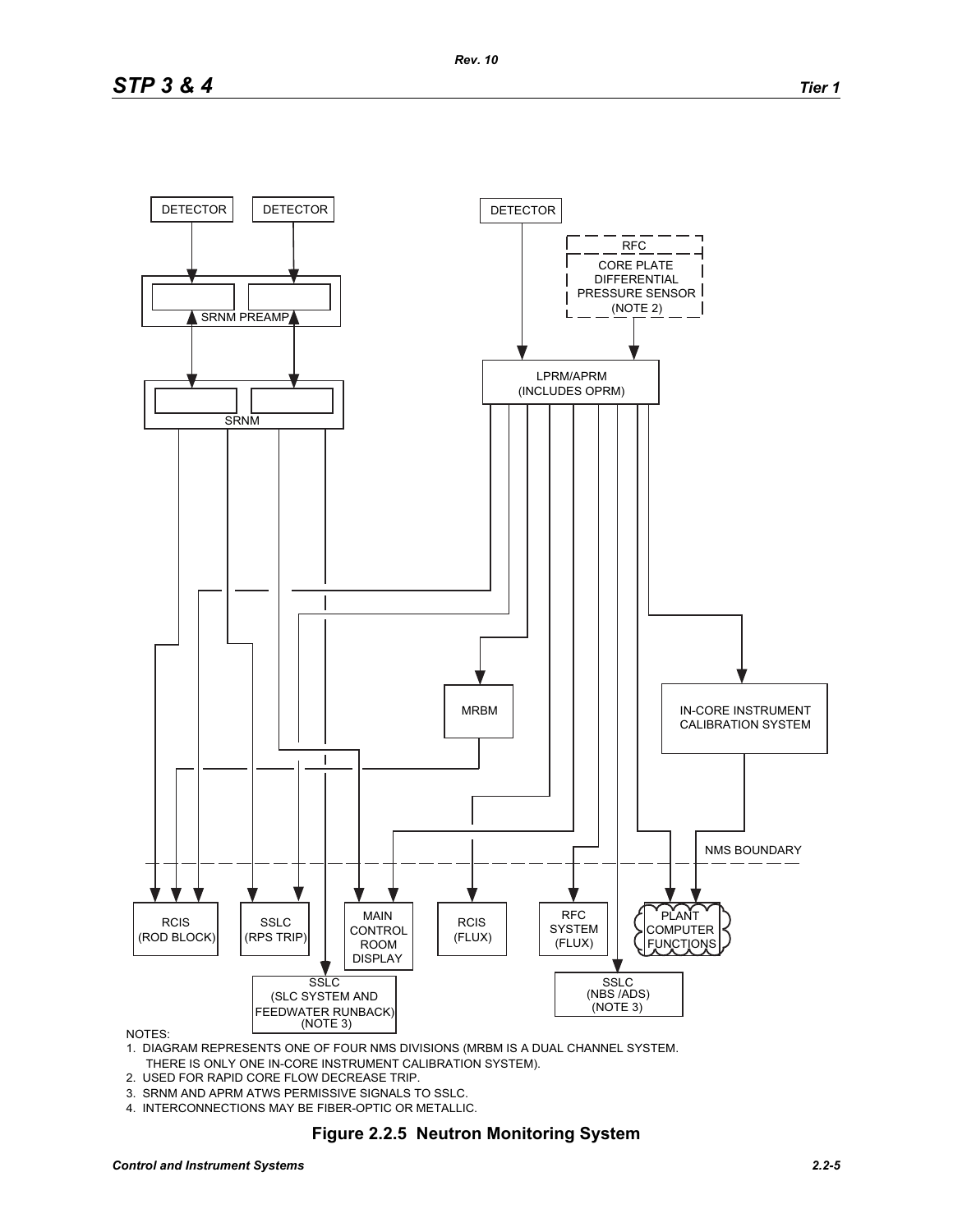# **2.2.6 Remote Shutdown System**

STD DEP T1 2.14-1 (Figure 2.2.6)

#### **Design Description**

*The RSS has two divisional panels and associated controls and indicators for interfacing with the following systems:*

*(10) Flammability Control System (FCS)*Not used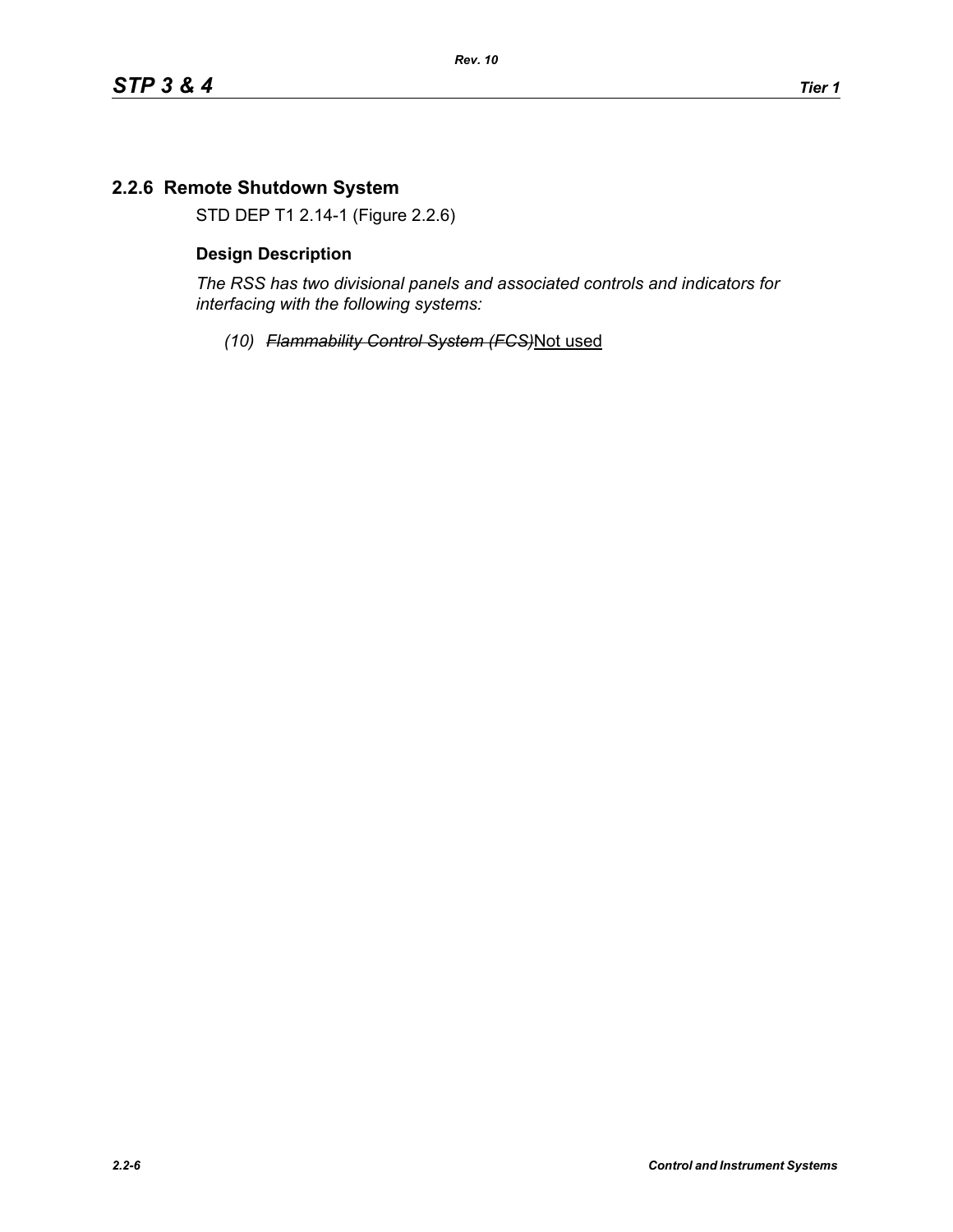



*STP 3 & 4*

 $2.2 - 7$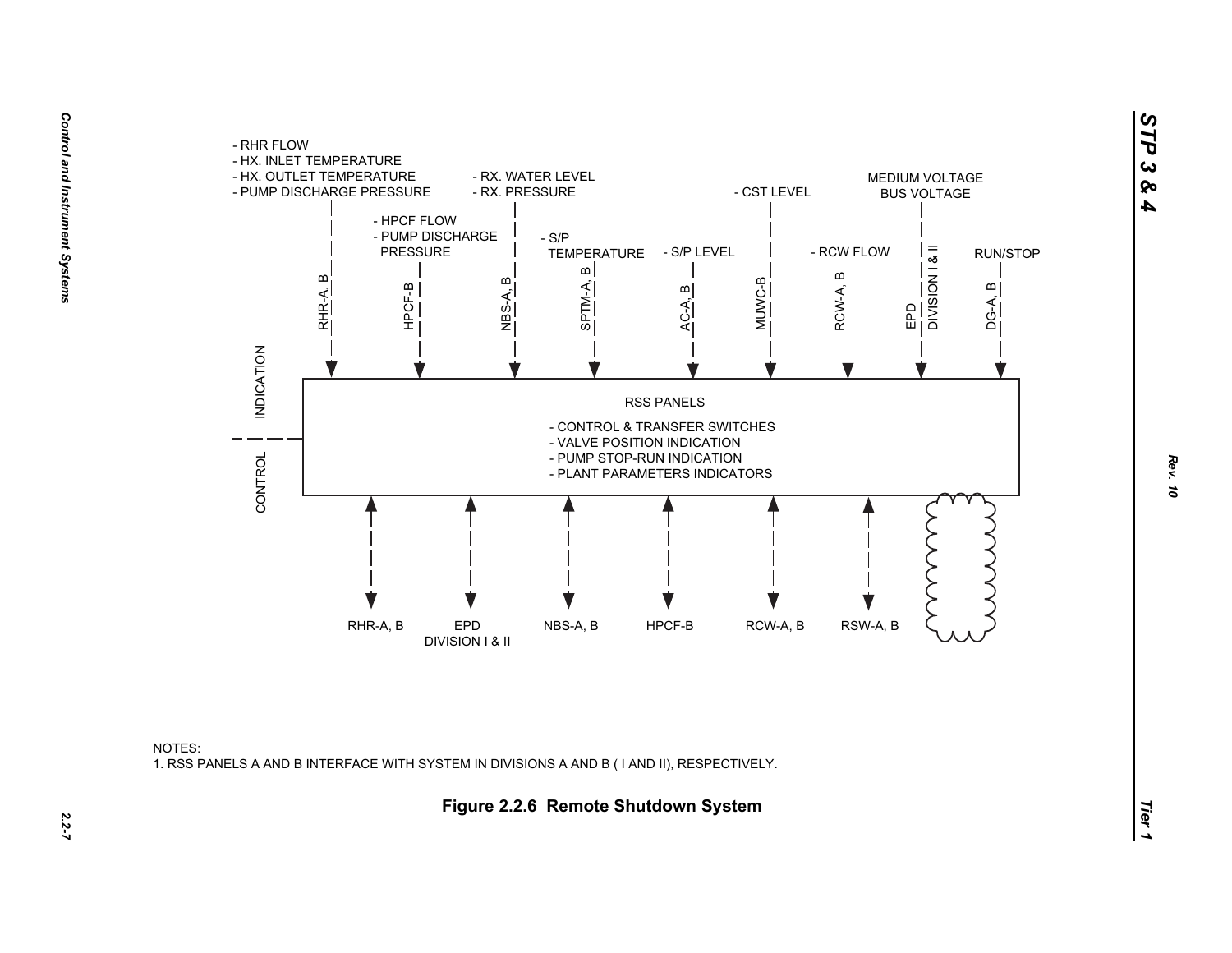# **2.2.7 Reactor Protection System**

STD DEP T1 3.4-1 (Figure 2.2.7b)

#### *Design Description*

*As shown in Figure 2.2.7a, the RPS interfaces with the Neutron Monitoring System (NMS), Nuclear Boiler System (NBS), Control Rod Drive (CRD) System, Rod Control and Information System (RCIS), Recirculation Flow Control (RFC) System,* and the *Suppression Pool Temperature Monitoring System (SPTM)*.*, and the Essential Multiplexing System (EMS). Figure 2.2.7a also depicts the* primary *implementation of RPS logic within the Safety System Logic and Control (SSLC).*

*The RPS has four divisions. Figure 2.2.6a* 2.2.7b *shows the RPS divisional aspects and the signal flow paths from sensors to scram pilot valve solenoids.* Functions *Equipment within an RPS division consists of* include *sensors (transducers or switches)*,I/O, *multiplexers,* data communication, *digital trip modules* functions *(DTM* DTF*), trip logic unit* function *(TLU* TLF*), output logic unit (OLU), and load drivers (LD). The LDs are only in Divisions II and III.* The (DTF) and (TLF) are performed in digital configurable logic devices. The data communication functions are described in Section 2.7.5.

*The RPS consists of logic and circuitry for initiation of both automatic and manual scrams. The automatic scram function is comprised of* accomplished redundantly in *four independent divisions of sensor instrument channels, hardware/software based logic* and logic processing, *and two independent divisions of actuating devices. Automatic scram is initiated whenever a scram condition is detected by two or more automatic divisions of RPS logic. For automatic scram, the sensor input signals to the RPS originate either from the RPS's own sensors or other systems' sensors. For determination of the existence of an automatic scram condition, within each automatic scram channel* division *of the RPS, the DTM* DTF *of a given RPS channel* division *compares the monitored process variable with the* a *stored setpoint* stored *in its memory and issues a trip signal if the monitored process variable exceeds the setpoint. The DTM* DTF *then sends the trip signal to the TLU* TLF *of its own channel* division *and the TLU* TLF*s of the other three channels* divisions *of RPS, where two-out-of-four voting is performed (see Figure 2.2.6a).* The TLF in each division performs an independent two-out-of-four vote on each RPS DTF input.

*In the case of high suppression pool average temperature trip and inboard/outboard MSIV closure signals, the SPTM module of SSLC and NBS provide their divisional trip signals directly to the corresponding divisional RPS DTM. However,* In *the case of the NMS, the four channels* divisions *of the NMS each provide their trip signals to each RPS divisional TLU* TLF. *A list of conditions that can cause automatic reactor scram is provided below. The name of the system that provides the sensor input signal or the trip signal is shown in brackets.*

*(3) NMS Trips [Discrete trip signals to RPS TLUs*NMS]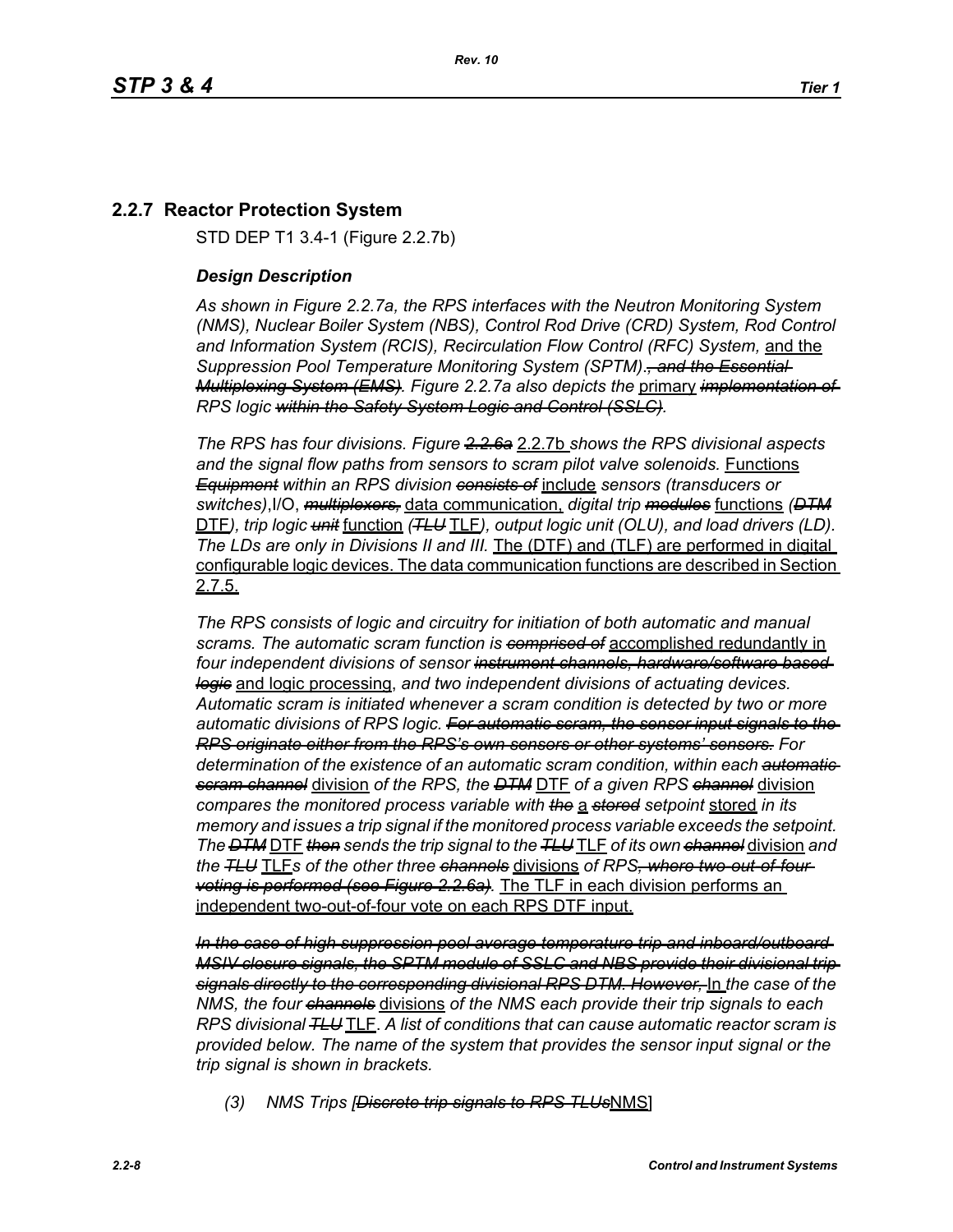- *(7) Main Steamline Isolation [NBS discrete signals to RPS DTMs]*
- *(9) High Suppression Pool Average Temperature [SPTM Module of SSLC trip signals to RPS DTMs]*

*The TLU* TLF*s provide their trip signals to their divisional OLUs which are used to control the solid-state LDs that control the Class 1E AC power to the scram solenoids, and relays that control DC power to back-up scram valves. For automatic scram initiation, the TLU* TLF *trip signals cause the LDs to interrupt Class 1E AC power to the scram solenoids (fail-safe logic), cause the back-up scram relays to supply DC power to back-up scram solenoids, and provide scram follow signals to the RCIS. Each division of RPS controls eight LDs. The LDs are arranged to switch AC power to the scram solenoids in a two-out-of-four format*arrangement. *That is, reactor scram will occur only if two or more divisions of the RPS provide trip signals to their associated LDs and both scram solenoids are de-energized.*

*Manual scram function, which is separate and independent from automatic scram logic, is implemented in Divisions II and III of the RPS. For manual scram initiation, two manual scram push buttons of the RPS must be simultaneously depressed. When manual scram is initiated, the RPS, through manual scram switches, interrupts Class 1E AC power to the scram solenoids, connects divisional Class 1E DC power to backup scram solenoids, and provides scram follow signals to RCIS. The RPS logic seals in the scram signals and permits reset of scram logic* only *after a time delay of at least 10 seconds.*

*RPS initiates a reactor internal pump (RIP) trip on receipt of either a turbine stop valve closure or a low turbine control valve oil pressure signal when the reactor power is above 40% (from a turbine first stage pressure NMS STP signal).*

*The RPS design is single-failure-proof and redundant. Also, the RPS design is fail-safe in the event of loss of electrical power to one division of RPS logic.*

The OLU and LDs are implemented with non-microprocessor-based equipment. The remaining RPS functions are primarily implemented with configurable logic devices.

*Each of the four RPS divisional logic and associated sensors are powered from their respective divisional Class 1E power supply. In the RPS, independence is provided between Class 1E divisions, and also between the Class 1E divisions and non-Class 1E equipment.*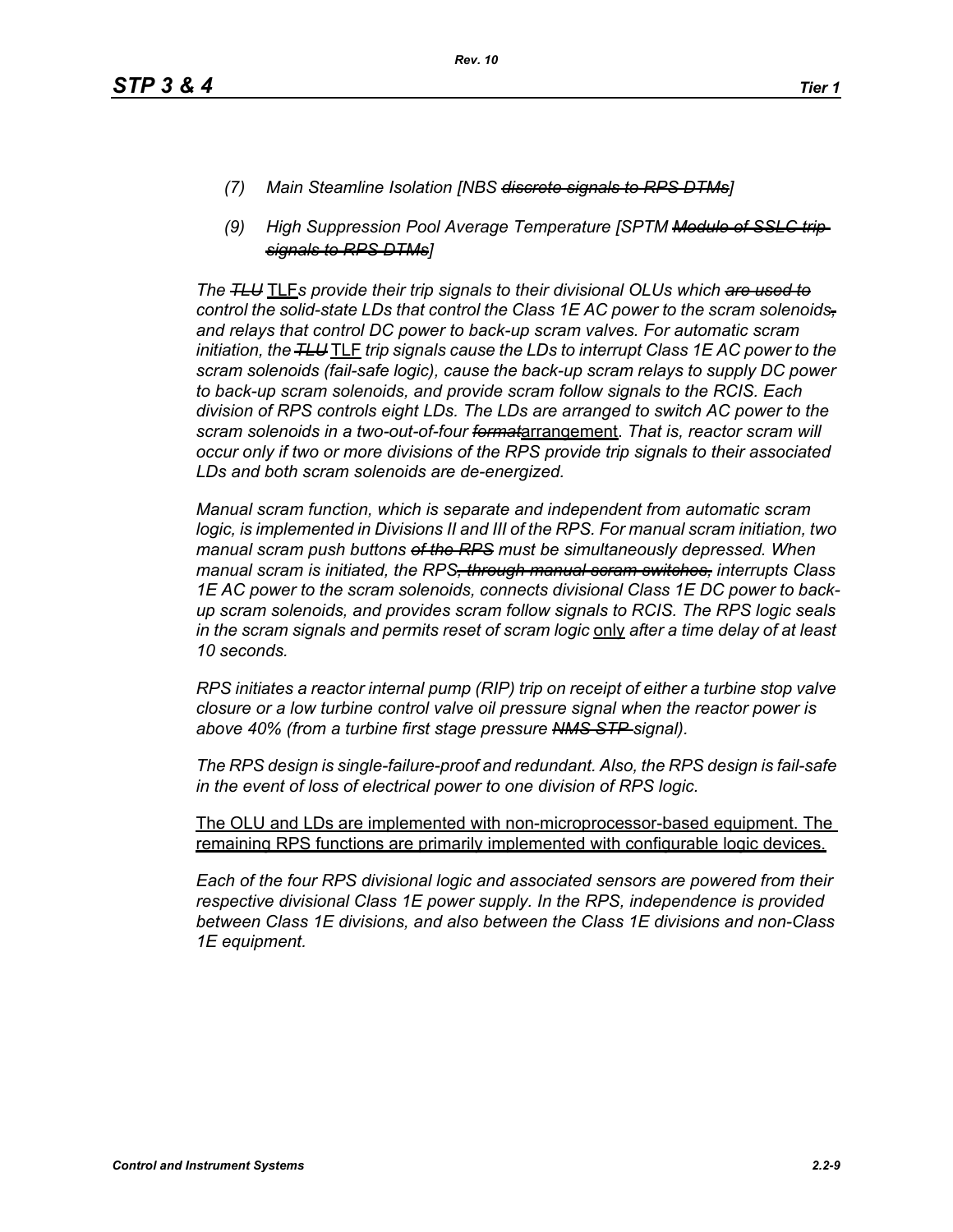# *STP 3 & 4 Tier 1*



**Figure 2.2.7b Reactor Protection System**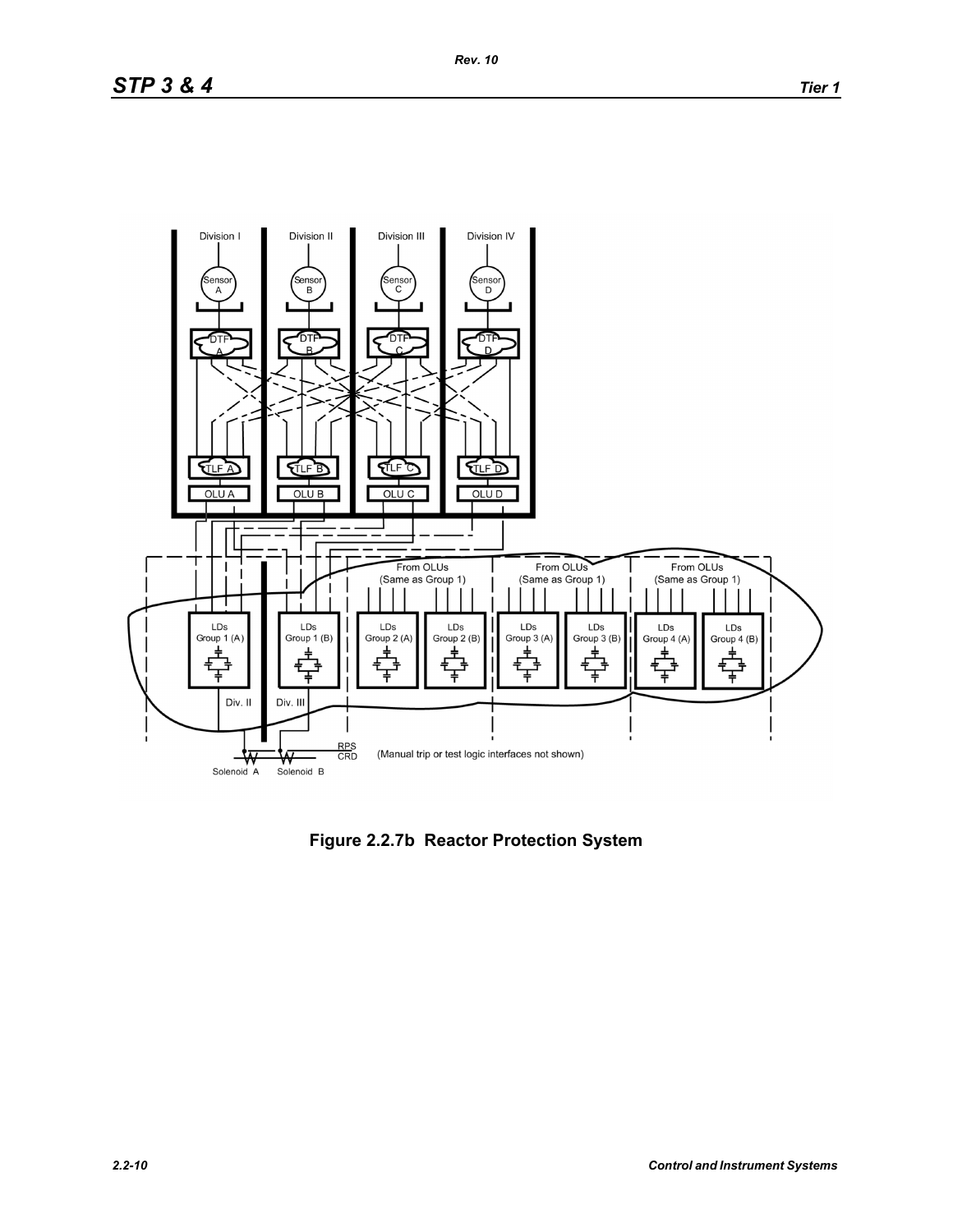# **2.2.9 Automatic Power Regulator System**

STD DEP T1 3.4-1

#### *Design Description*

*The APR System operates in either manual or automatic control mode. The system control logic is performed by redundant, digital controllers. The digital controller controllers receives* receive *inputs from* and send outputs *to interfacing system* systems *via the non-essential multiplexing system (NEMS)* data communication function (NECF)*. It* The APR System *performs power control calculations and* provides *system outputs to the NEMS* interfacing systems to allow coordinated control*.*

## **2.2.11** *Process Computer System* **Plant Computer Functions (PCFs)**

STD DEP T1 3.4-1

#### *Design Description*

*The Process* Plant *Computer System* Functions *(PCS* PCFs*) consists of* are a set of control, monitoring and data calculation functions that are implemented on *redundant digital central processing units and associated peripheral equipment*. Redundant processors are used for functions that are important to plant operation. The PCFs *and is* are *classified as a non-safety-related system.*

*The PCS* PCFs *performs* perform *local power range monitor (LPRM) calibrations and calculations of fuel operating thermal limits data*, *which it* is *provides* provided *to the automated thermal limit monitor (ATLM) function of the Rod Control & Information System (RCIS) for the purpose of updating rod block setpoints.*

*The PCS functions also as a* PCFs also include *top-level controller* functions *which monitors* monitor *the overall plant conditions, issues* issue *control commands and adjusts* adjust *setpoints of lower level controllers to support automation of the normal plant startup, shutdown and power range operations. In the event that abnormal conditions develop in the plant during operations in the automatic mode, the PCS* these functions *automatically reverts* revert *to the manual mode of operation.*

#### *Inspections, Tests, Analyses and Acceptance Criteria*

*Table 2.2.11 provides a definition of the inspections, tests and/or analyses, together with associated acceptance criteria, which will be undertaken for the PCS* PCFs*.*